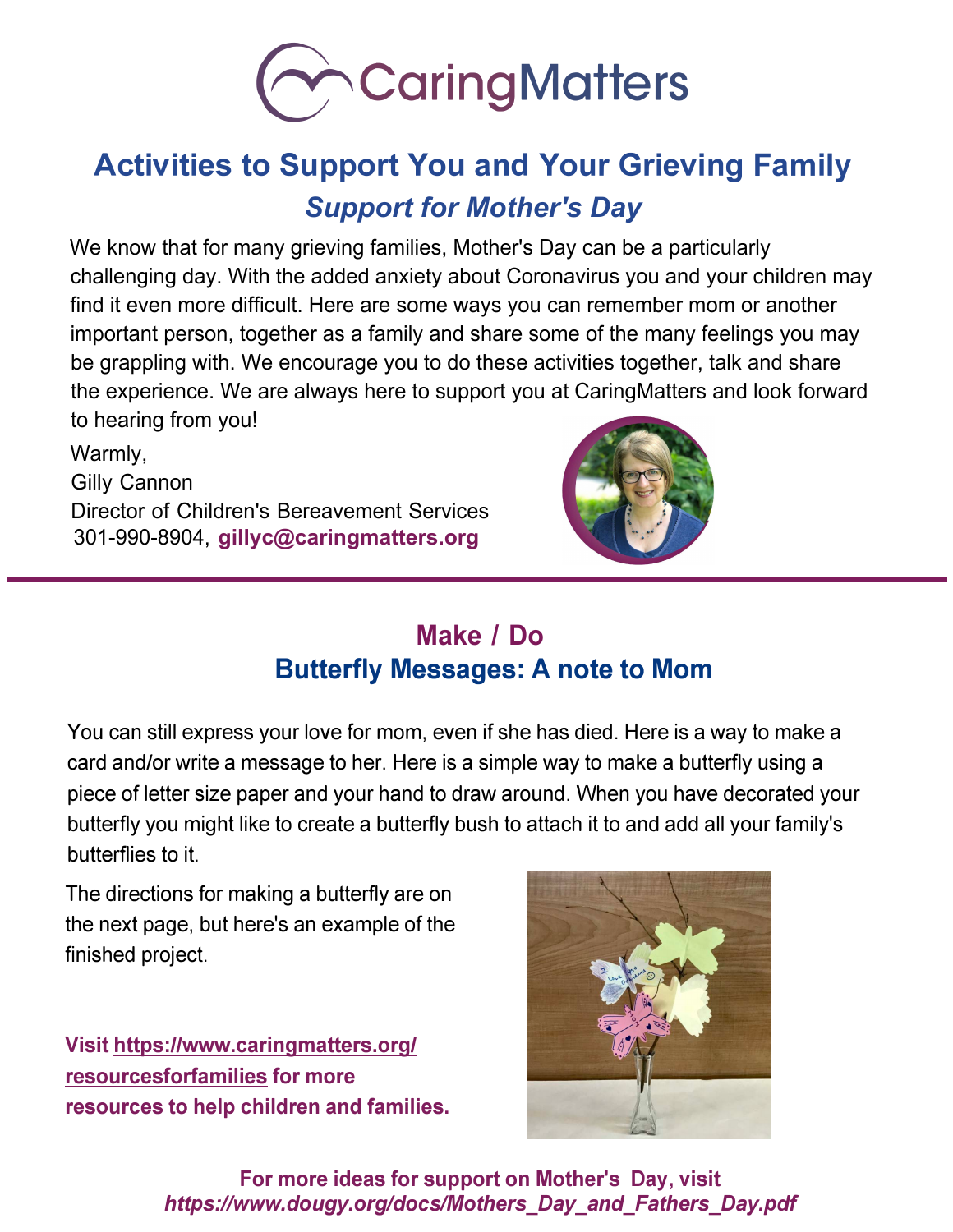

# Butterfly Messages: A Note to Mom



Step 4: Place thumb on fold; put fingers together.





Step 5: Draw around hand; paper is folded at the bottom.

Step 3: Fold in half again.



Step 6: Cut on outline around the hand.

Cut around hand



Step 7: Unfold into butterfly shape. A beautiful family of butterflies Step 8: Decorate your butterfly











Optional: Gather butterflies other members of your home have made and create a butterfly bush with messages to Mom. Use a stick from your yard or from around a tree near your home.



Beautiful butterflies made by two of our friends.

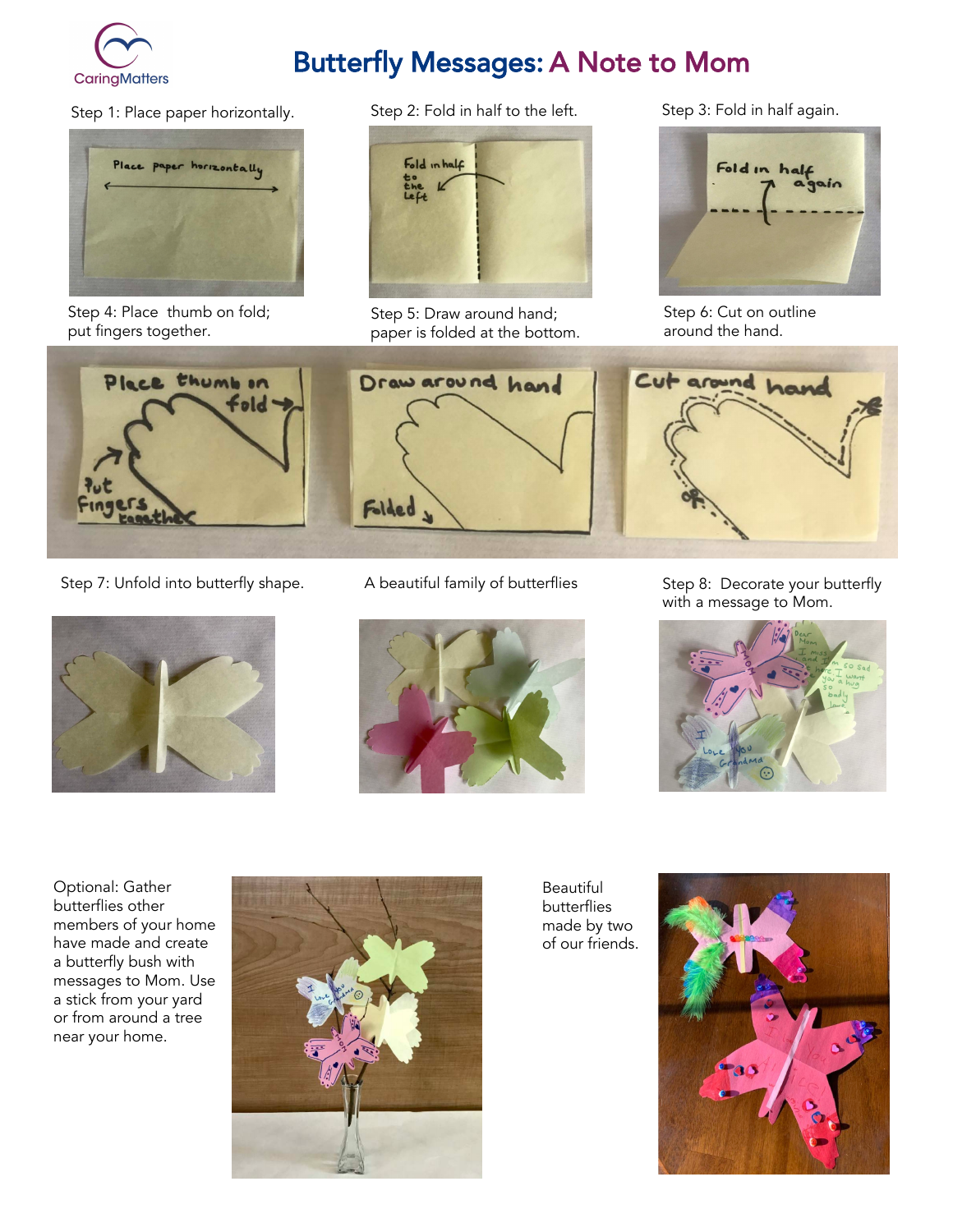#### **Read / Listen Feelings about missing mommy**

Here is a poem and a story to help you find words to describe your grief. Which of the feelings mentioned feel true for you? You can share those feelings on your butterfly if you have made one.

#### **For Grief by John Donohue**

When you lose someone you love, Your life becomes strange, The ground beneath you becomes fragile, Your thoughts make your eyes unsure; And some dead echo drags your voice down Where words have no confidence Your heart has grown heavy with loss; And though this loss has wounded others too, No one knows what has been taken from you When the silence of absence deepens.

Flickers of guilt kindle regret For all that was left unsaid or undone.

It becomes hard to trust yourself. All you can depend on now is that Sorrow will remain faithful to itself. More than you, it knows its way And will find the right time To pull and pull the rope of grief Until that coiled hill of tears Has reduced to its last drop.

Gradually, you will learn acquaintance With the invisible form of your departed; And when the work of grief is done, The wound of loss will heal And you will have learned To wean your eyes From that gap in the air And be able to enter the hearth In your soul where your loved one Has awaited your return All the time.